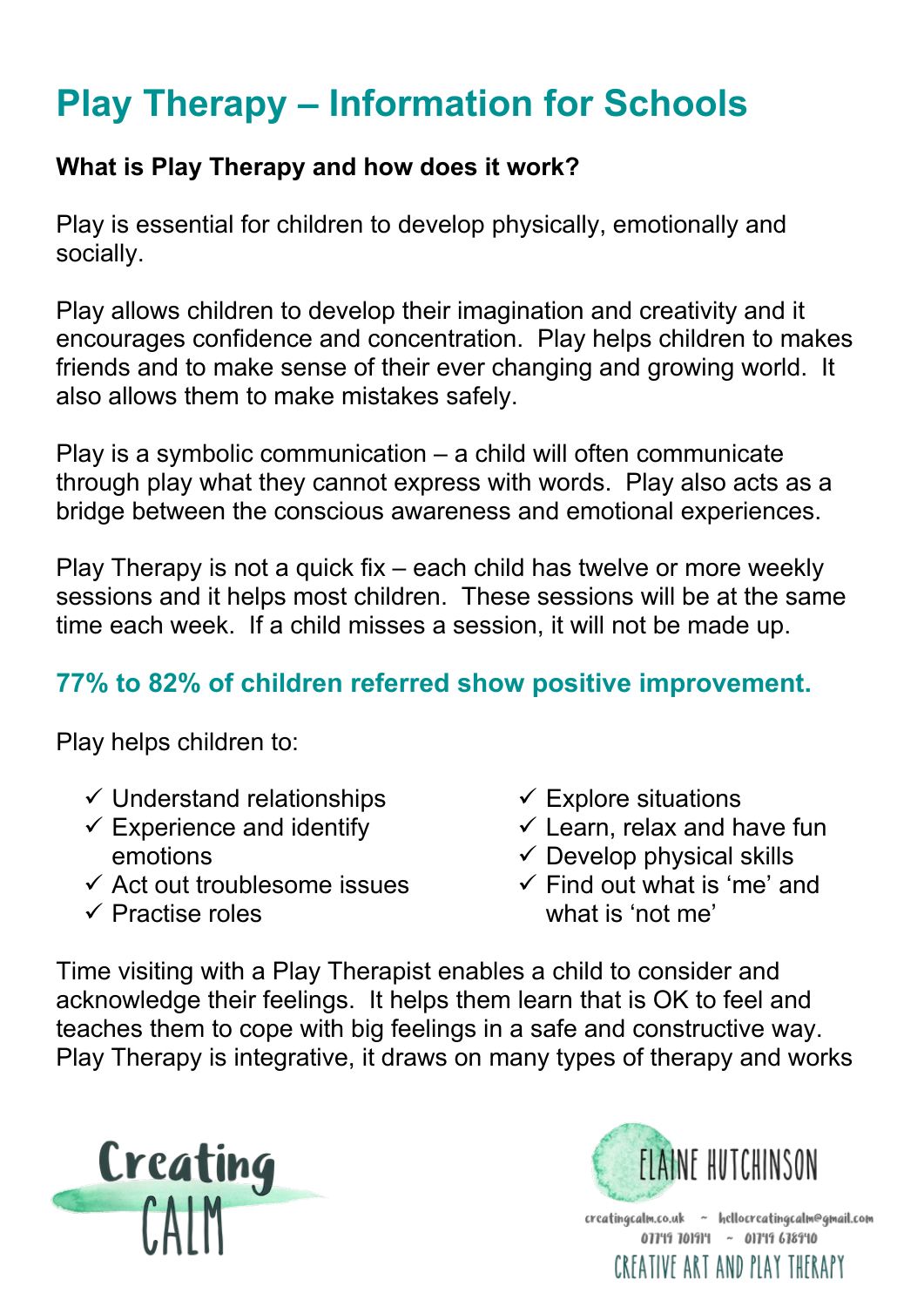well alongside most other kinds of support that children may have in school.

Visiting with Elaine is:

- $\checkmark$  Non-judgemental
- $\checkmark$  Non-directive
- $\checkmark$  Non-interpretive

Play Therapy has very few rules, but as many as necessary:

- **Everyone in the playroom is safe**
- **Everything in the playroom is safe**

The equipment offered in each session includes:

- $\checkmark$  A sand tray with dry sand and if there is space, another tray with wet sand
- $\checkmark$  A selection of symbols that will encourage the child to create any story in the tray, on the floor, or a table
- $\checkmark$  Clay usually grey and red
- $\checkmark$  Art and drawing materials paints, glue, glitter, collage etc.
- $\checkmark$  Small world play equipment including people, animals, vehicles and houses
- $\checkmark$  Music and movement equipment, including instruments
- $\checkmark$  Puppets
- $\checkmark$  Dolls, medical and caring equipment
- $\checkmark$  Dressing up equipment, such as masks, scarves, hats, glasses etc.

Please be aware that a child may get a little messy when visiting to play. I ask parents to provide 'messy clothes' for each child if they are worried about this, so please encourage the child to change into these before the session if they are provided, as this will really help!

Each session will last for 40 minutes, and I will collect and return the child to your classroom unless we make other arrangements. Sometimes Play



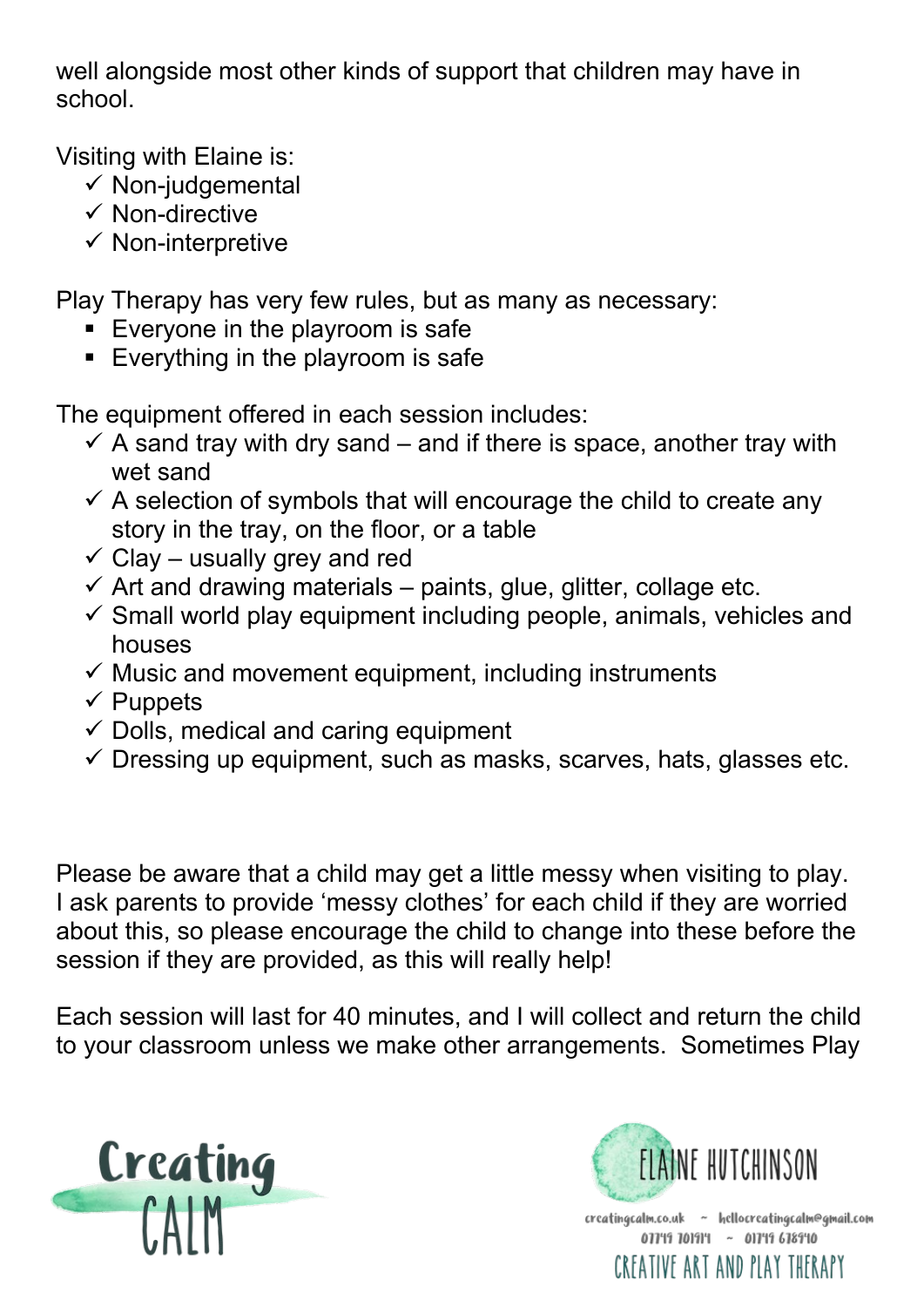Therapy is hard work, so please be understanding if they are tired when they get back or need a little time to 'come back into the room' for you.

Sometimes big feelings come up in the playroom for the child and this can mean their behaviour can get worse before it gets better as they process those feelings. If you're worried, or there is anything you think I need to know, please let me know. Likewise, if there is anything important that I need to tell you, I will of course let you know too. I know it's tempting to ask what is happening in the play room, but please don't quiz the child. They are always told they can tell anyone anything they like about their time in the playroom, so please let them tell you, rather than you asking them.

I will make time to meet with you towards the end of each child's sessions – usually around session 10, and hopefully with the parents too, so that we can review the Play Therapy so far and plan together what is going to happen next.

You can also help me by letting me know if a child is going to have a planned absence e.g. school trips and I will do my best to help. If I'm ill, the office and SENCO will have a script to help the child deal with my absence in a therapeutic way.

Please catch me at school or get in contact via phone or email if there is anything you want to discuss. I'm always happy to chat.

#### **About me**

My name is Elaine Hutchinson and I have worked with children and their

families for over 25 years. I am a qualified primary school teacher who specialises in special educational needs, behaviour, child development and social, emotional and mental health. I am a Play and Creative Arts Therapist, Emotional Logic Coach and Thrive Practitioner. I live in Somerset and I am mum to two teenagers.